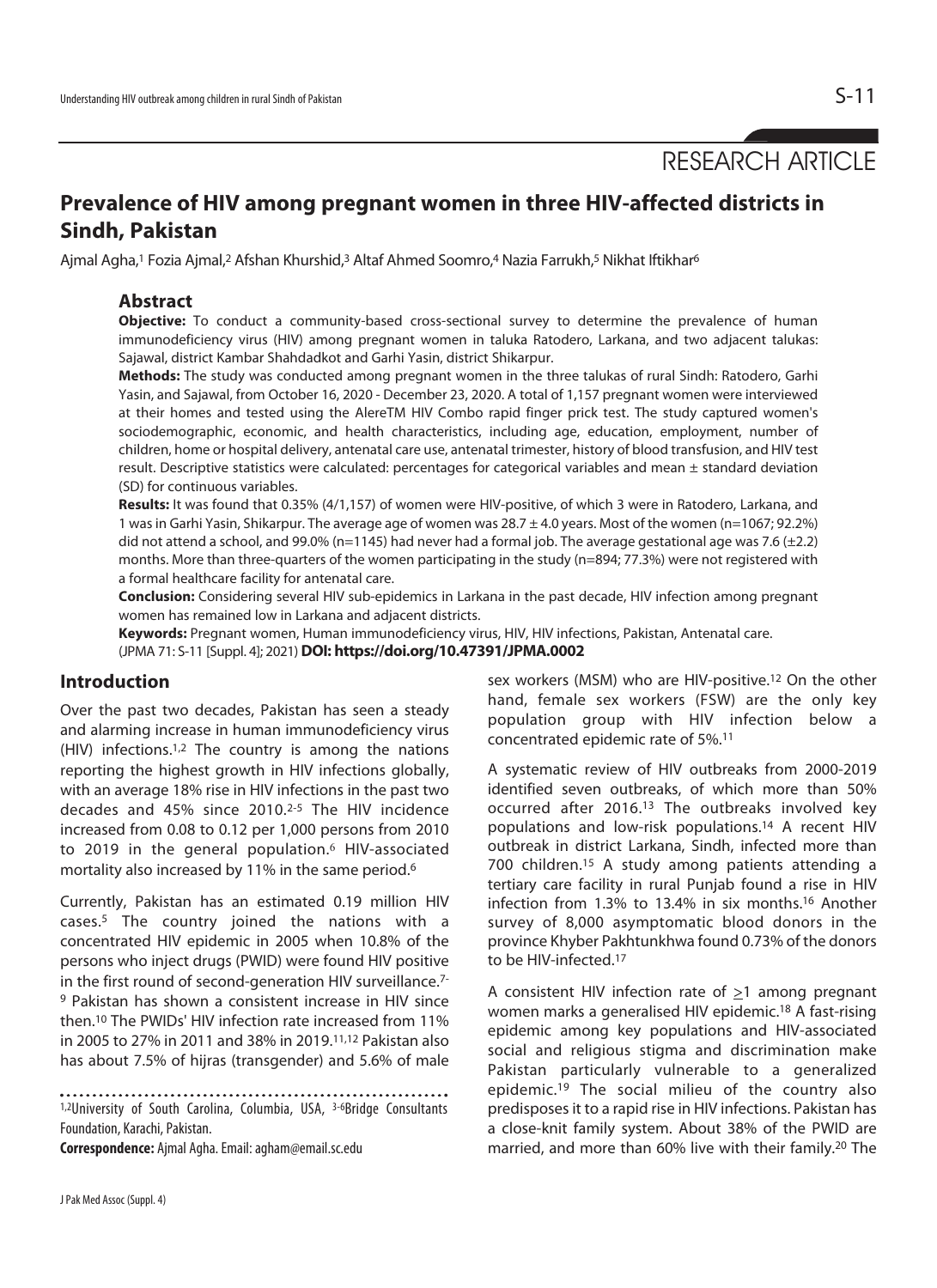social and sexual interactions of PWIDs with their spouses and intimate partners make the general population more at risk of contracting HIV infection.

District Larkana is the worse HIV-affected district of Pakistan. It reported most HIV outbreaks in the country since 2000.11,13,15,21,22 A paediatric outbreak in a district's taluka Ratodero left more than 700 children and more than 30 adults infected with HIV.15,23 A taluka is an administrative unit of the district. A rising frequency of HIV sub-epidemics in the district underscores a need to track HIV spill over in the low-risk and general population. However, the district lacks a community-based prevalence study to determine the spread of HIV among the general population. This community-based study was conducted to determine the prevalence of HIV infection among pregnant women in taluka Ratodero of district Larkana and two adjacent talukas including taluka Garhi Yasin in district Shikarpur and taluka Sajawal in district Kambar Shahdadkot, in Sindh, Pakistan.

## **Methods**

## **Study design, setting, and population**

This community-based cross-sectional survey was conducted among pregnant women in the three talukas of rural Sindh: Ratodero, Garhi Yasin, and Sajawal, from October 16, 2020 - December 23, 2020. The survey was part of the 'Community Engagement Programme' implemented by Bridge Consultants Foundation as a part of a comprehensive HIV outbreak response plan. The National Acquired Immunodeficiency Syndrome (AIDS) Control Programme, Sindh AIDS Control Programme, United Nations agencies, and academic institutions provided input and support in developing and implementing the Programme.

The project team worked with Community Health Workers (CHW) also known as Lady Health Workers (LHW) in Pakistan, and community leaders to develop a list of names and addresses of pregnant women in three talukas during the study period. The CHWs are government employees and live in the same community for which they work.2 Pregnant women who knew their HIV status were excluded. The outreach teams, comprising of interviewers, trained counsellors, and paramedics, interviewed 1,157 pregnant women who consented to participate in the study using a semi-structured questionnaire, and were tested for HIV infection. Husbands of HIV-positive women were also tested.

## **HIV testing**

AlereTM Combo rapid test was used to detect HIV infection among women, using the kits provided by Sindh Government's Provincial AIDS Control Programme.2 The study team provided pre-test counselling. The test involves a finger prick and identifies early HIV infection.24 It simultaneously tests HIV antibodies and p24 antigen to provide a valid qualitative result (HIV positive/ negative).25,26

The study team referred HIV-positive women for a confirmatory HIV test (Uni-GoldTM and Serodia®) at district HIV treatment centers.27,28 In addition, the Mother and Child Transmission Centres registered the confirmed HIV-positive women. Spouses of HIV-positive women were also tested and HIV-negative women were counselled about HIV prevention.

#### **Study variables**

The study captured pregnant women's sociodemographic, economic, and health characteristics, including the HIV status. The variables included age, education, employment, number of children (alive or dead), home or hospital delivery, registration for facilitybased antenatal care, antenatal trimester, history of blood transfusion, and HIV test result. The women were also questioned if their husbands ever took an HIV test and about their husbands' employment and monthly salary.

#### **Data management and statistical analysis**

The data were entered in Microsoft Excel and analysed in SAS version 9.4. Percentages were calculated for categorical variables and the mean  $\pm$  standard deviation for continuous variables. Because of small numbers, husbands working as farmers, labourers, tailors, carpenters, shopkeepers, small business workers, drivers, and molvis (a religious teacher/scholar) were combined into a single category — self-employed labourers.

#### **Ethical approval**

The study received ethical approval from the Ethical Research Committee of Bridge Consultants foundation. Informed consent was obtained from participants. Privacy and confidentiality of data were maintained. All HIVpositive women were linked with the HIV care centre.

## **Results**

## **Socioeconomic and health characteristics**

Table-1 presents the sociodemographic, economic, and health characteristics of the 1,157 women in the study. The average age was 28.7±4.0 years. Most of the women (n=1067; 92.2%) did not attend any school. Almost all women (n=1145; 99.0%) were housewives who never worked. All women reported a formal job for their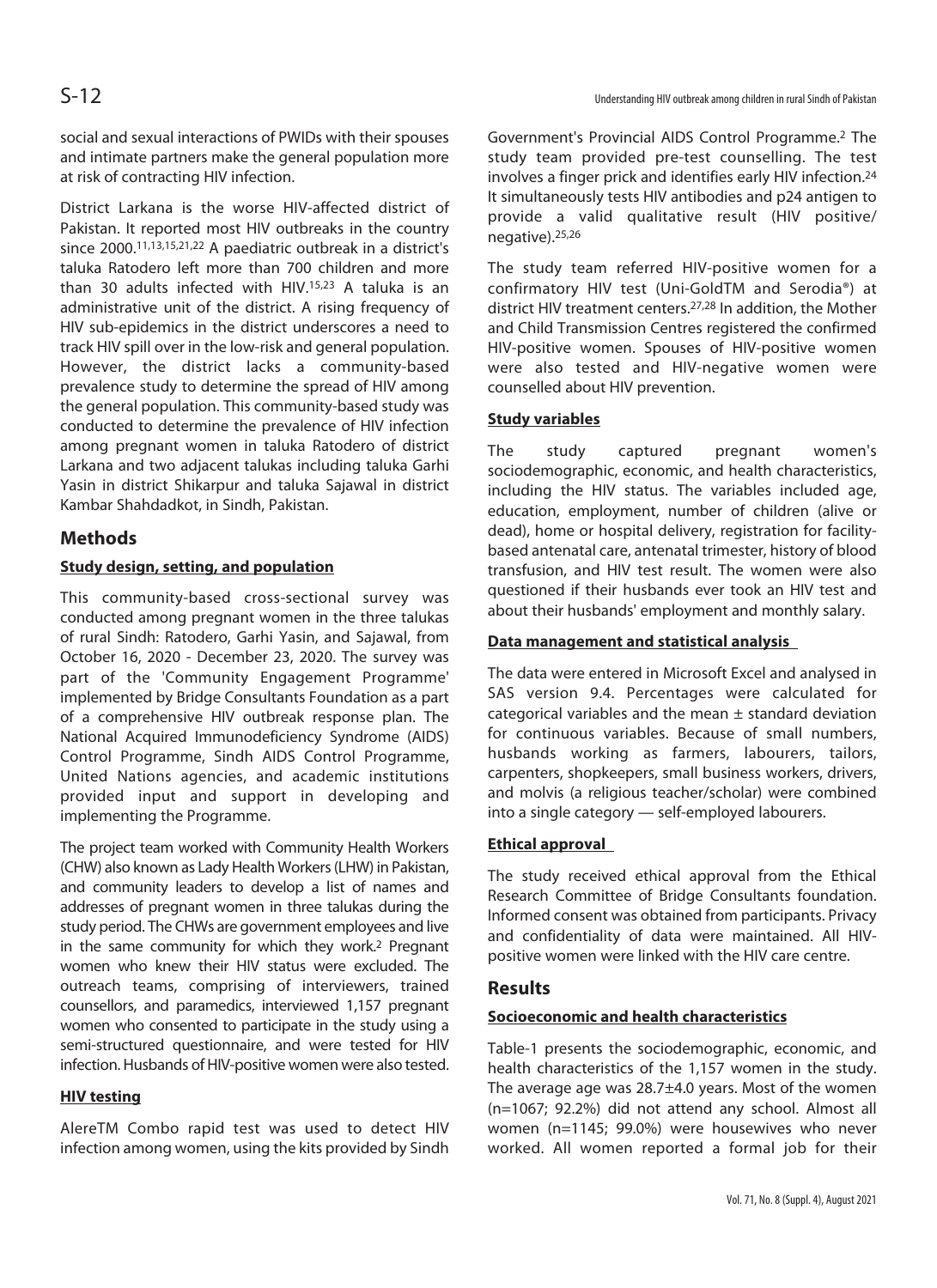Understanding HIV outbreak among children in rural Sindh of Pakistan  $\mathsf{S\text{-}13}$ 

**Table-1:** Sociodemographic characteristics of pregnant women in three districts of Sindh, Pakistan: Larkana, Kambar Shahdadkot, and Shikarpur (N=1,157).

| Sociodemographic Characteristics | <b>Frequency</b> | Percentage |
|----------------------------------|------------------|------------|
|                                  |                  |            |
| Age <sup>1</sup> (years)         | $28.7 \pm 4.1$   |            |
| <b>Education</b>                 |                  |            |
| No School Education              | 1067             | 92.2       |
| Primary                          | 75               | 6.5        |
| Secondary                        | 10               | 0.9        |
| <b>Higher Secondary</b>          | 5                | 0.4        |
| <b>Residence</b>                 |                  |            |
| Larkana                          | 917              | 79.3       |
| Kambar Shahdadkot                | 199              | 17.2       |
| Shikarpur                        | 41               | 3.5        |
| <b>Husbands' Job</b>             |                  |            |
| Private Jobs                     | 117              | 10.1       |
| Government employees             | 26               | 2.2        |
| Self-employed labourers          | 1014             | 87.6       |
| <b>Income in Pakistan Rupees</b> |                  |            |
| $<$ 10,000                       | 960              | 83.0       |
| $10,000 - 25,000$                | 157              | 13.6       |
| 25,000 or more                   | 40               | 3.5        |

1 Mean and standard deviation were calculated.

husbands. Most of the husbands were self-employed labourers (n=1014; 87.6%), while 117 (10.1%) had a private, and 26 (2.2%) had a government job. Most of the men (n=960; 83.0%) earned < 10,000 PKR, or <  $$64.5$  ( $$1=$ 155 PKR), per month.

#### **Antenatal care**

The average gestational age was 7.6±2.2 months (Table-2). About 77.3% (n=894) of women did not register for antenatal care in a healthcare facility (Table-2). CHWs and Traditional Birth Assistant (called "Dai" in many parts of Pakistan) provided antenatal care for 81.5% (n=943) of women. Some women (n=143; 12.4%) also had a lifetime history of blood transfusion. About two-thirds of women had a pregnancy before the current one. Among them, 64.5% (566/878) of women delivered in a hospital, and 86.8% (762 /878) had normal deliveries.

#### **HIV status**

Four women (0.3%) were HIV positive - three in the district Larkana, one in Shikarpur, and none in Kambar Shahdadkot (Table-3). The HIV prevalence in Larkana was 0.3% (3/917) and in Shikarpur was 0.5% (1/199). The average age of HIV infected women was 27.3±2.2 years. No HIV positive woman was registered with a formal healthcare facility for antenatal care. All four women consulted CHWs and Dais or relatives for the deliveries. Three women who had tested positive for HIV had no education, and their husbands earned <10,000 PKR a month. One woman reported some

**Table-2:** Antenatal characteristics of pregnant women, in three districts of province Sindh Pakistan: Larkana, Kambar Shahdadkot, and Shikarpur (N=1,157).

| <b>Antenatal Characteristics</b> | <b>Frequency</b> | Percentage |
|----------------------------------|------------------|------------|
| Number of children <sup>1</sup>  | $2.5 + 2.3$      |            |
| Parity                           |                  |            |
| Primipara                        | 279              | 74.1       |
| Para 1 to 2                      | 385              | 33.3       |
| Para 3 to 4                      | 282              | 24.4       |
| Para 5 to 12                     | 211              | 18.2       |
| Registered for antenatal care    |                  |            |
| No                               | 894              | 77.3       |
| Yes                              | 263              | 22.7       |
| <b>Antenatal visit</b>           |                  |            |
| <b>General Hospital</b>          | 130              | 11.2       |
| Private clinic                   | 84               | 7.3        |
| Dai/Lady Health Visitor/Others   | 943              | 81.5       |
| <b>Pregnancy Trimester</b>       |                  |            |
| First                            | 246              | 21.3       |
| Second                           | 396              | 34.2       |
| <b>Third</b>                     | 515              | 44.5       |
| Delivery Place <sup>2</sup>      |                  |            |
| Home                             | 313              | 35.6       |
| Hospital                         | 566              | 64.4       |
| Normal Delivery <sup>2</sup>     |                  |            |
| No (Caesarean section)           | 762              | 86.8       |
| Yes                              | 116              | 13.2       |

<sup>1</sup> Mean and standard deviation were calculated.

2 Denominator included only multiparous women (n=878).

**Table-3:** HIV status of pregnant women in three districts of province Sindh Pakistan: Larkana, Kambar Shahdadkot, and Shikarpur (N=1,157).

| <b>HIV Status and History</b>        | <b>Frequency</b> | Percentage |
|--------------------------------------|------------------|------------|
| <b>HIV Positive</b>                  |                  |            |
| No                                   | 1153             | 99.7       |
| Yes                                  | 4                | 0.3        |
| <b>History Blood Transfusion</b>     |                  |            |
| No                                   | 1014             | 87.6       |
| Yes                                  | 143              | 12.4       |
| <b>Husband HIV tested previously</b> |                  |            |
| Yes                                  | 23               | 2.0        |
| No                                   | 1132             | 97.8       |
| Did not know                         | 2                | 0.2        |

education, and her husband earned >10,000 PKR per month. One woman reported a lifetime history of blood transfusion. The husbands of all four HIV-positive women were tested for an HIV infection. However, we do not know the test outcome.

#### **Discussion**

The study found low (0.3%) HIV prevalence among pregnant women in an HIV outbreak-affected community, although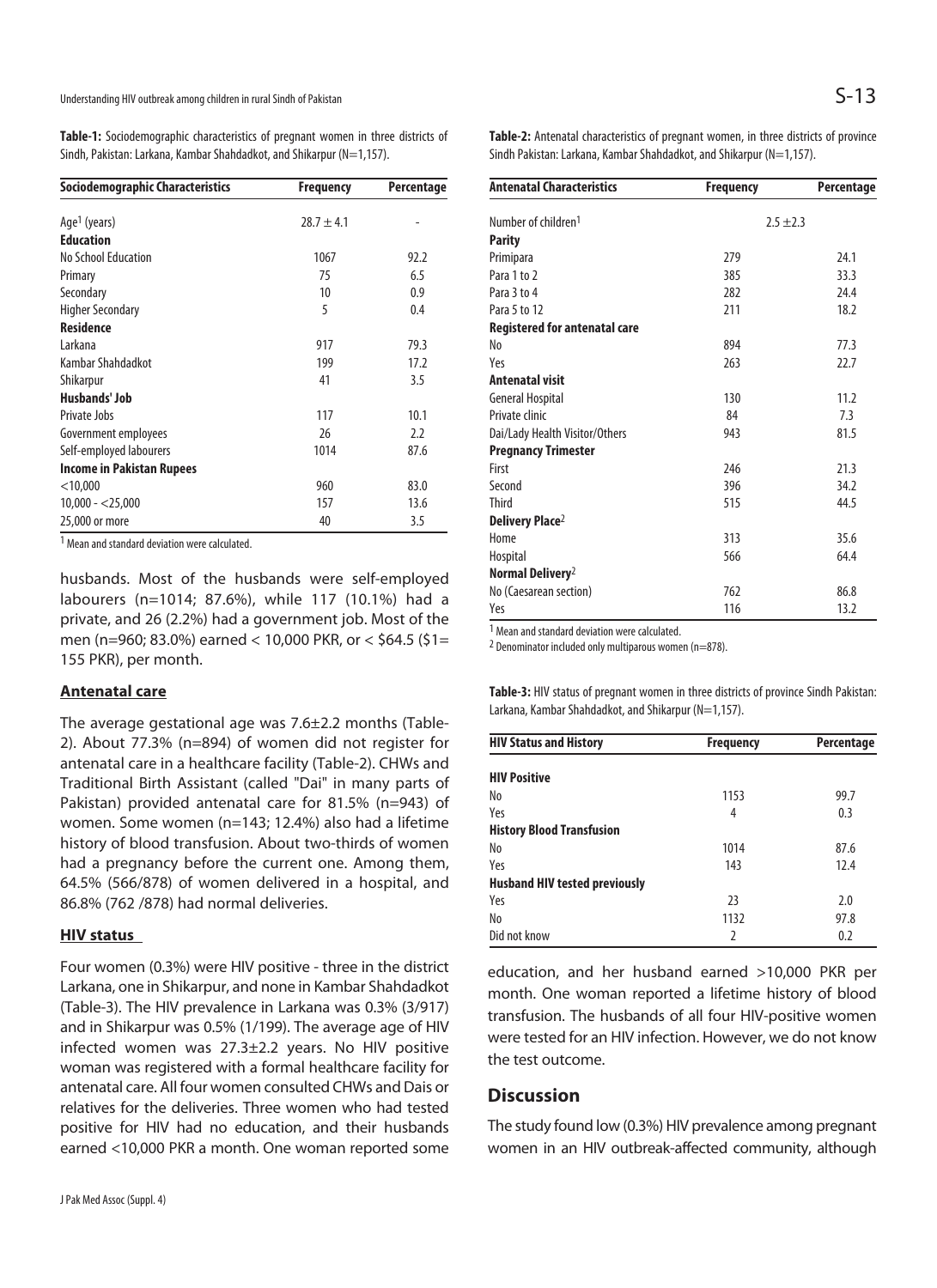there was an expectation that the prevalence may be higher due to the outbreak. The low prevalence perhaps implies that the transmission is not entirely sexual, and other factors such as medical transmission may also have played a role in infection transmission. A low percentage (22.7%) of pregnant women in the area seek antenatal care. Pregnant women registered for antenatal care are not tested for HIV.

The prevalence of HIV among pregnant women in Pakistan has remained low. Mahmud and Abbas in their 2009 study had screened 796 pregnant women in a tertiary care teaching hospital in northern Pakistan, and only two (0.2%) were confirmed positive.29 The first national antenatal HIV surveillance study was conducted in 2011 in 42 selected health facilities of nine districts. Out of 26,510 pregnant women tested, only 12 (0.04%) were confirmed HIV positive.<sup>30</sup> In 2015, Pakistan Global AIDS Response Report was published in which data of UNICEFsupported Prevention of Mother to Child Transmission (PTCT) was reviewed. Throughout Pakistan, 4967 women of reproductive age group were screened, and 28 (0.5%) were confirmed HIV positive.8 The findings of our study are not much different from other studies conducted across the country. These HIV-positive women form a pool of risk factors and cannot be ignored.

The country must establish a comprehensive and an integrated routine HIV screening system for high-risk people and their spouses and children in hospitals, maternal care facilities, and blood donation and transfusion centres. The World Health Organization (WHO) recommends that pregnant women receive testing for HIV, syphilis, and hepatitis B surface antigen (HBsAg) at least once during pregnancy, preferably in the first trimester. Dual HIV/syphilis rapid diagnostic tests can be used as the first test for pregnant women as part of antenatal care. These simple tests can be used at the pointof-care and are cost-saving compared to standard testing in antenatal care. In addition, they enable more women to be diagnosed with HIV and syphilis and to access treatment and prevent transmission to their children.31

Our study has several limitations worth noting. First, our results warrant cautious generalisation because the study districts are some of the worse HIV-affected districts in Pakistan. Second, we do not know the test outcome of the participants' husbands who were tested for HIV. Thus, we could not assess the intra-spousal transmission.

## **Conclusions**

HIV infection in Pakistan has started trickling down to lowrisk communities. The HIV response requires an integrated approach to respond to the epidemic. Antenatal care services can be strengthened using the integrated approach.

#### **Disclaimer:** None.

**Conflicts of Interest:** None.

#### **Funding Disclosure:** None.

#### **Reference**

- 1. Bergenstrom A, Achakzai B, Furqan S, ul Haq M, Khan R, Saba M. Drug-related HIV epidemic in Pakistan: a review of current situation and response and the way forward beyond 2015. Harm Reduct J 2015;12:43. doi: 10.1186/s12954-015-0079-5.
- 2. Nyoni SP, Nyoni T. HIV/AIDS on the increase in Pakistan: A stern warning from the Box-Jenkins Arima approach. Int J Innov Eng Res Technol [Internet] 2021 Jan 22 [cited 2021 Jun 11];7:163-71. Available from: https://repo.ijiert.org/index.php/ijiert/article/view/155
- 3. Mehnaz A. Emerging threat of HIV/AIDS in children in Pakistan. J Pak Med Assoc 2020;70:1312-3.
- 4. Arif F. HIV crisis in Sindh, Pakistan: the tip of the iceberg. Lancet Infect Dis 2019;19:695-6. doi: 10.1016/S1473-3099(19)30265-8.
- 5. UNAIDS. HIV AIDS Estimates. Country Factsheets: Pakistan [Internet] 2020 [cited 2021 Jun 11] Available from: https://www.unaids.org/en/regionscountries/countries/pakistan
- 6. UNAIDS. UNAIDS Data 2020 [Internet] 2020. [cited 2021 Jun 11] Available from URL: https://www.unaids.org/sites/default/files/ media\_asset/2020\_aids-data-book\_en.pdf
- 7. Feature Story: HIV/AIDS in Pakistan. The World Bank [Internet] 2012 Jul 10 [Cited 2021 Jun 11] Available from: https://www.worldbank.org/en/news/feature/2012/07/10/hivaids-pakistan
- 8. National AIDS Control Program. Pakistan Global AIDS Response Progress Report (GARPR) 2015: Country Progress Report Pakistan. [Internet] 2015 Mar 31 [cited 2021 Jun 11] Available from: https://www.unaids.org/sites/default/files/country/documents/P AK\_narrative\_report\_2015.pdf
- 9. National AIDS Control Program, Sindh AIDS Control Program, Canada-Pakistan HIV/AIDS Surveillance Project. Integrated Biological and Behavioral Surveillance: Round 1 2005-2006, Summary Report Sind. [Internet] 2006 [cited 2021 Jun 11] Available from: https://www.aidsdatahub.org/sites/default/files/resource/ibbspakistan-summary-report-sindh-round-1-2005-2006.pdf
- 10. Nasrullah M. Concentrated HIV epidemic in Pakistan: an opportunity to prevent generalized epidemic. Int J Prev Med 2012;3:824-6. doi: 10.4103/2008-7802.104851.
- 11. Ahmed A, Hashmi FK, Khan GM. HIV outbreaks in Pakistan. Lancet HIV 2019;6:e418. doi: 10.1016/S2352-3018(19)30179-1.
- 12. National AIDS Control Program Pakistan. Current Statistics. [Internet] 2019 [cited 2021 June 23] Available from: http://nacp.gov.pk/
- 13. Rabold EM, Ali H, Fernandez D, Knuth M, Schenkel K, Asghar RJ, et al. Systematic review of reported HIV outbreaks, Pakistan, 2000-2019. Emerg Infect Dis 2021; 27:1039-47. doi: 10.3201/eid2704.204205.
- 14. Ali M, Nadeem M, Numan M, Khalil AT, Maqbool K, Yousaf MZ, et al. Thirty years of HIV in Pakistan: a systematic review of prevalence and current scenario. Future Virol 2017;12:609-23. doi: 10.2217/fvl-2017-0009
- 15. Mir F, Mahmood F, Siddiqui AR, Baqi S, Abidi SH, Kazi AM, et al. HIV infection predominantly affecting children in Sindh, Pakistan, 2019: a cross-sectional study of an outbreak. Lancet Infect Dis 2020;20:362-70. doi: 10.1016/S1473-3099(19)30743-1.
- 16. Wahid B. An update on the severe outbreak of HIV in Kot Imrana, Pakistan. Lancet Infect Dis 2019;19:241. doi: 10.1016/S1473-